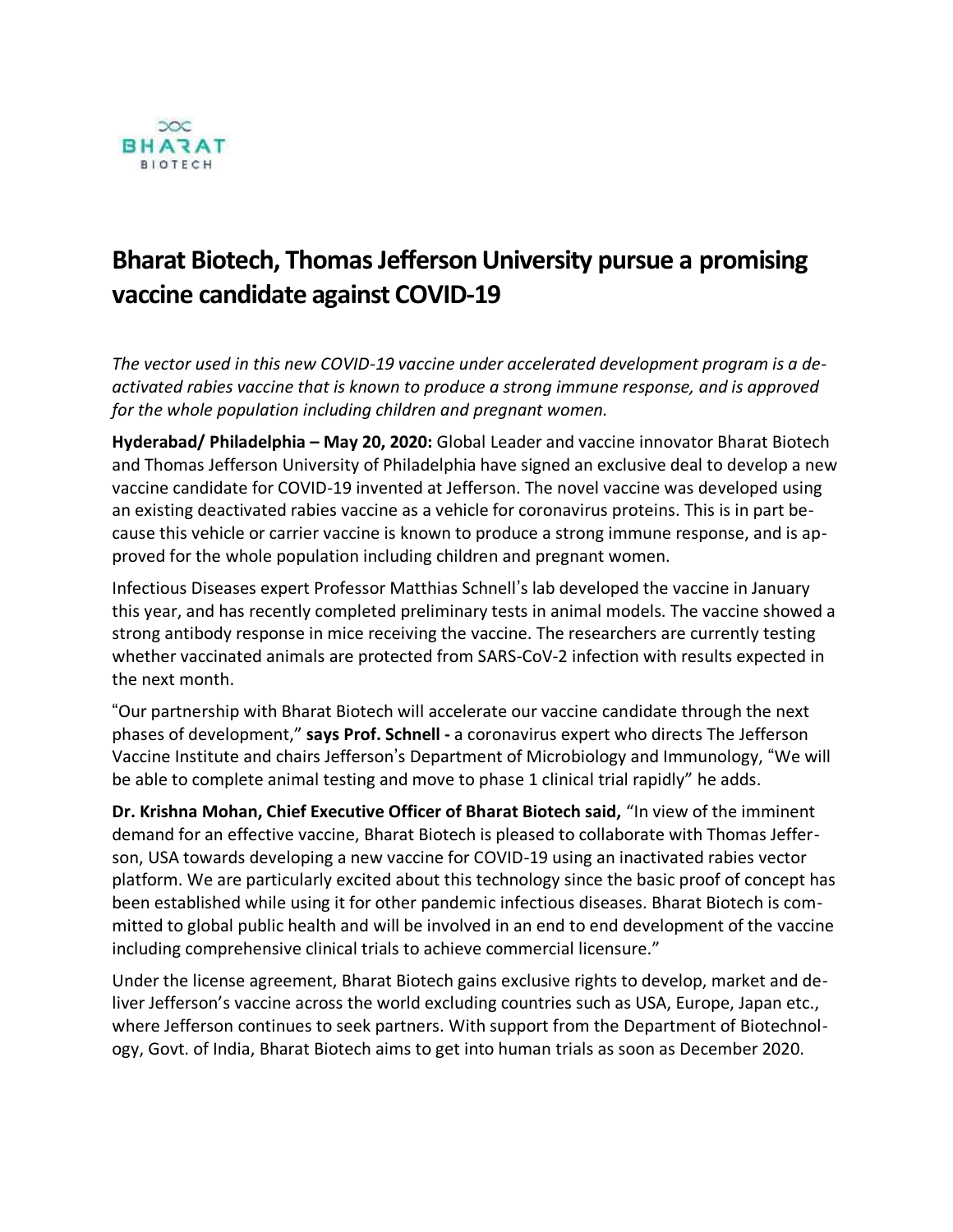"Bharat Biotech is the world's largest supplier of rabies vaccines, and has been at the forefront of creating breakthrough vaccines for several challenging diseases", said **Dr. Rose Ritts, Jefferson**'**s Innovation EVP, who led the negotiations with the assistance of Dr. Heather Rose, Innovation VP**. "They are the right partner for Jefferson to accelerate this important project with urgency."

Of the 90 or so coronavirus vaccines in development, about 25% use an established vaccine to act as a "carrier" or vector for the target virus, in this case, the coronavirus SARS-COV-2 spike protein. The vector used in this new vaccine is a deactivated rabies vaccine that is known to produce a strong immune response, and that has been proven safe for all populations including children and pregnant women.

Not every vaccine produces the same level of the immune response. The rabies vaccine has been shown to generate a rigorous but safe immune reaction that confers life-long protection. "Since we know the immune system reacts to the rabies vaccine with a strong response when we add the coronavirus component, we expect to see that level of protection, and immune memory, carry over to the SARS-CoV-2 viral protein as well," **says Prof. Schnell**.

Prof. Schnell's prior research creating vaccines with this approach against two other strains of coronavirus (the 2003 SARS and 2012 MERS viruses), worked in this way, conferring strong immunity in animal models.

"We are leveraging the properties of a very effective vaccine – one that provides life-long immunity against one of the biggest global threats of our time," says **Dr. Mark Tykocinski MD, Provost and Executive Vice President for Academic Affairs of Thomas Jefferson University, and Dean of its Sidney Kimmel Medical College**. "Rather than go with an untested approach, we have a leg-up by using a vaccine that is safe, effective, and exceptionally good at creating a strong immune response – which is something not every vaccine can do."

## **About Bharat Biotech:**

Bharat Biotech has established an excellent track record of innovation with more than 100 global patents, a wide product portfolio of more than 16 products, registrations in more than 70 countries and WHO Pre-qualifications.

Having already delivered more than 4 billion doses of vaccines to the world, Bharat continues to innovate having developed vaccines for H1N1, Rotavirus, Japanese Encephalitis, Typhoid (world's first conjugated typhoid vaccine) Chikungunya and Zika.

Our commitment to global social innovation programs and public private partnerships resulted in the introduction of path breaking WHO pre-qualified vaccines BIOPOLIO ® ROTAVAC® and Typbar TCV®' combatting polio, rotavirus, typhoid infections respectively. The recent acquisition of the Rabies vaccine facility, Chiron Behring from GSK has positioned Bharat as the largest Rabies vaccine manufacturer in the world.